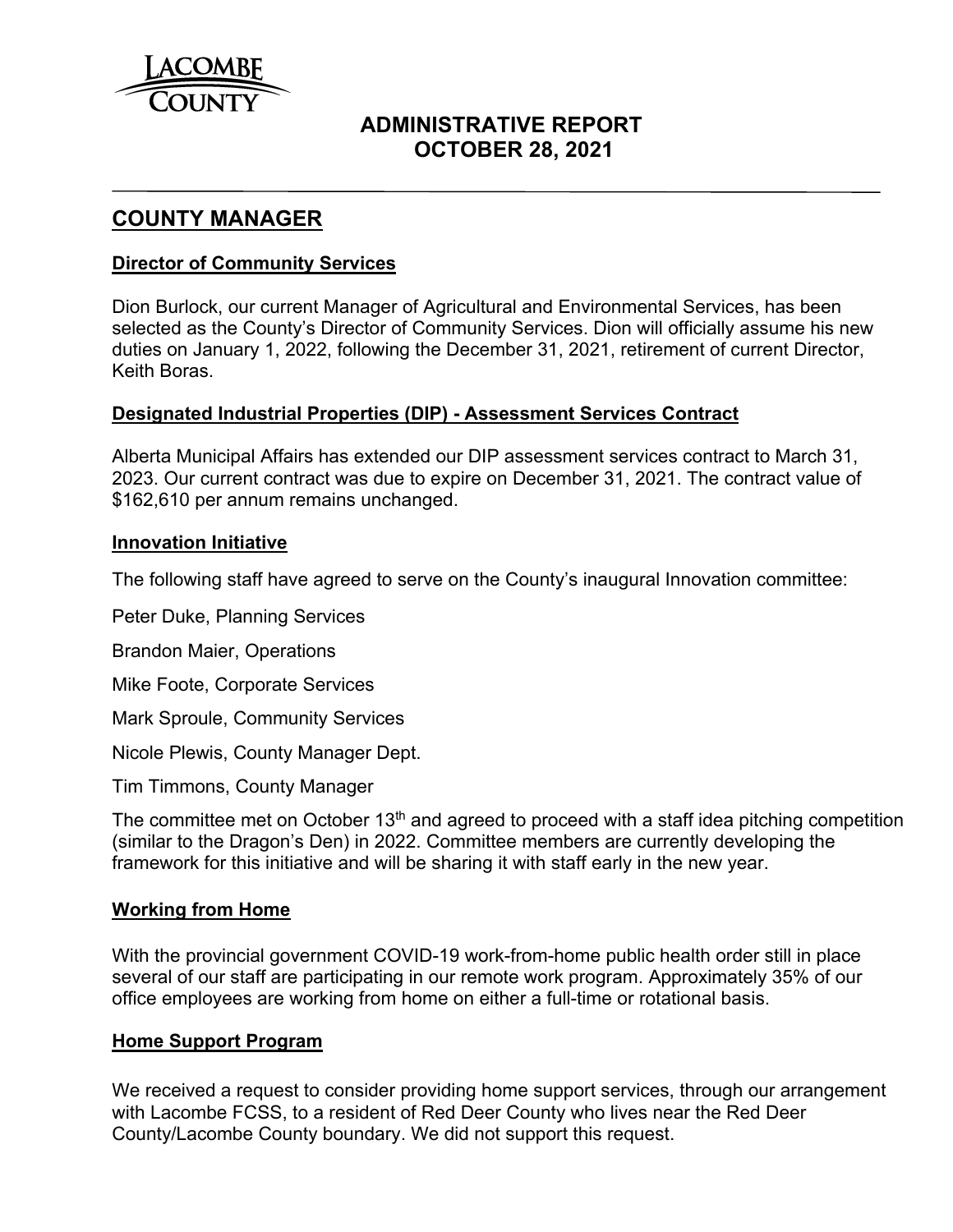

## **Communications**

Media Releases/Online Promotion

- Ongoing promotion of the election (lots and lots)
	- o Advance Vote/Election Day promotion
	- o Specifics on "what you're voting on" breakdown by Division
- **•** Truth and Reconciliation Day recognition

Other Communications

- Truth and Reconciliation Day
	- o Daily emails to staff leading up to Orange Shirt Day on Truth and Reconciliation Day, Residential Schools, Sixties Scoop, Orange Shirt Day, and an overview with resources.
- Assisted Paula with Chamber of Commerce Business Gala scripts (virtual/video script)

Communications Action Plan

- Website revamp Update
	- $\circ$  Most of the content has moved over to the new one
	- o Almost ready to move over documents

### **Human Resources**

- Participated in the recruitment for the Director of Community Services position
- Continuing to work on the implementation of the new HR software system which will assist in streamlining several routine HR functions
- Continuing to work on the 2022 Salary and Wage budget:
	- o Employer and employee contributions to Local Authorities Pension Plan will decrease in 2022
	- o The employer rate, up to the YMPE, will decrease from 9.39% to 8.45%. The employer rate, over the YMPE, will decrease from 13.84% to 12.80%. This decrease results in savings for Lacombe County of approximately \$83,000

# **PLANNING**

## **Wilson's Beach Estates – Revised Communal Wastewater System**

Construction work is progressing with the mainline within Phase 1 of the development now complete, along with all the tie-ins to the lots. The supply line into the tanks at Lincoln Ranch should be completed by the end of the month. The system should be complete by early November.

### **Lincoln Ranch/DeGraff – Communal Wastewater System**

The developer is in the process of receiving approval from the County to commence construction on the access road and wastewater treatment system components. This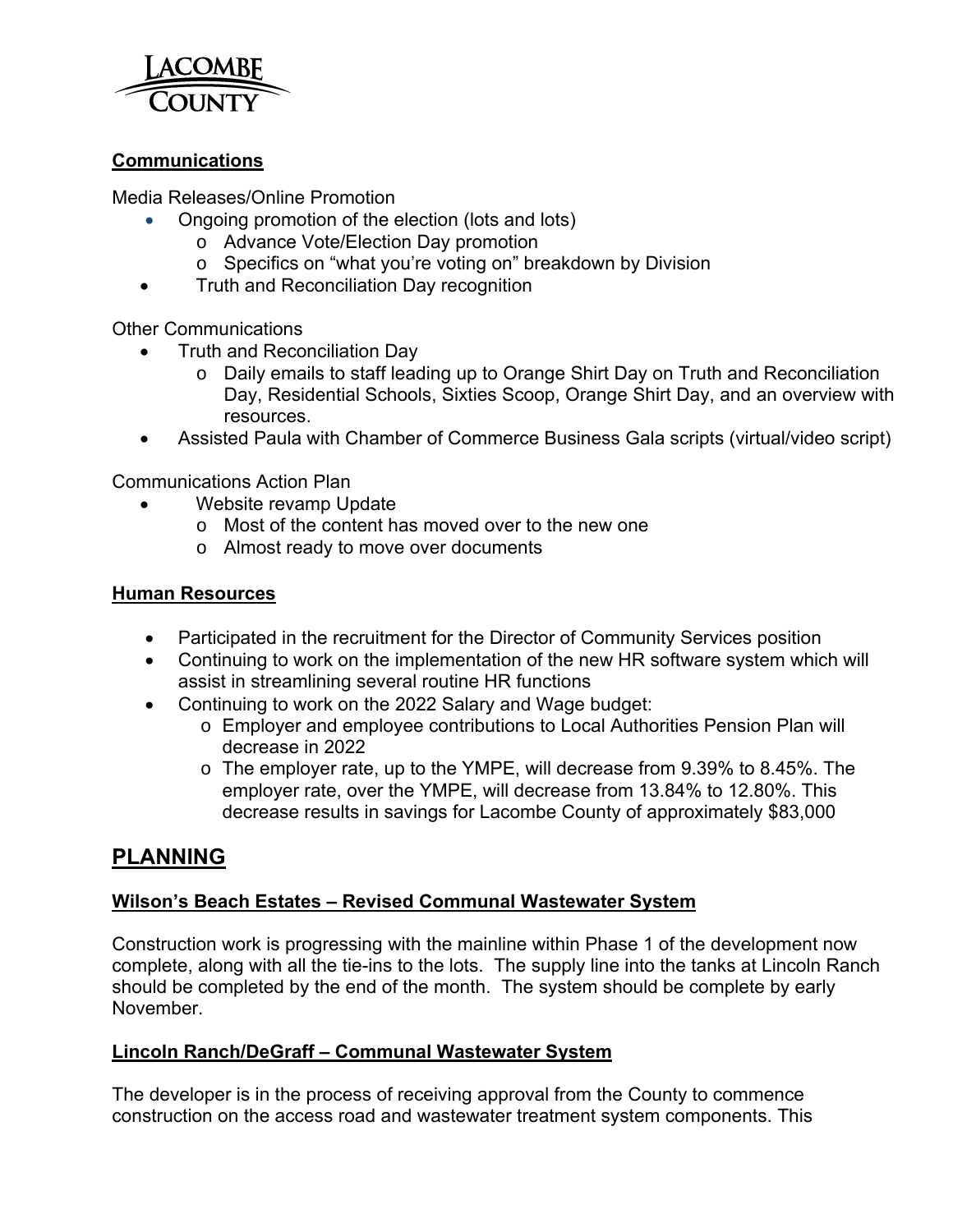

construction is for the wastewater treatment system for both Wilson Beach Estates and DeGraff's RV Resort. No work for Lincoln Ranch is proposed at this time.

## **Land and Property Rights Tribunal (LPRT)**

The LPRT made a decision on the Victor and Susan Bergen subdivision for a 33-acre fragmented subdivision. The LPRT agreed the parcel was not fragmented but decided that a residential parcel with an Environmental Reserve Easement (ERE) would better protect the waterbody and wetlands than a smaller residential parcel with the riparian area remaining within the remnant agricultural quarter. The LPRT approved the proposed 33-acre parcel on its merits as a first parcel out subdivision, with significant variances of the maximum parcel size and minimum age of the existing residence.

### **Heavy Industrial Rezoning**

Staff have been in discussions with two heavy industrial businesses looking to expand their operations within the County. Both of these expansions will necessitate a rezoning of agricultural land. These projects require a lot of work up-front from both staff and the applicants to ensure all the proper technical studies have been completed. Both projects build upon our existing heavy industrial nodes and no major issues have been identified at this stage of the projects.

## **Heartland Manor**

The seniors care residence in the Milton Area, operated by the Lacombe Action Group, originally built in 1994, has been purchased and the new owners received a development permit to convert the building to a residential use. As part of that approval the applicant was required to convert the garage back to an accessory building by removing the kitchen appliances and associated wiring. This structure was previously permitted as a security/operator suite for the senior's residence. Staff have completed an inspection of the property and the garage has now been adequately converted to an accessory building. Interior work continues to occur to make the buildings suitable for residential use.

### **Dairy Innovation West (DIW)**

Contact was made with the team at Alberta Milk regarding the status of the milk processing facility that was approved by the County in the 2020. Alberta Milk has confirmed that the project by Dairy Innovation West intends to move ahead in the spring of 2022.

### **New Agri-business Feature**

The Economic Development Officer will be introducing a new monthly submission called 'Ag Entrepreneur Spotlight'. Eligible businesses will be required to fill out an application for consideration. A feature article will be written and included in the County News, as well as shared in part with quotes, links and photos on the County's social media. The intent of the article is to highlight the County's agricultural community and encourage more agricultural opportunities.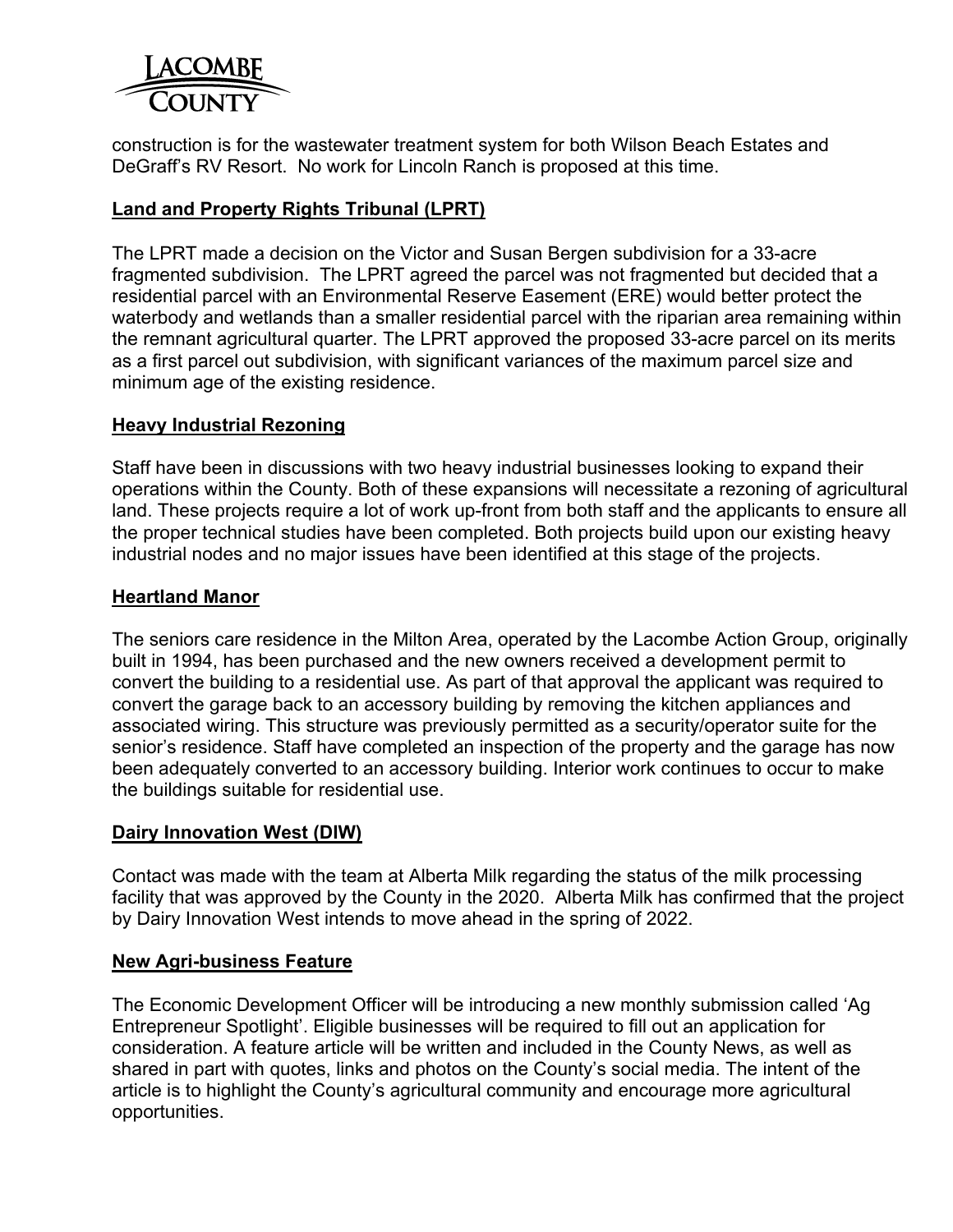

## **Watipi Campground/Kuhnen Park**

In the spring of this year staff informed Council that the Kuhnens indicated they were considering turning the operation of the Watipi Campground in Kuhnen Park back to the County in 2022. As an update to this, the Kuhnens have confirmed that they will continue to operate the campground as allowed under the current lease agreement. They have entered into an agreement with a new manager who will operate the campground and will offer a nature educational theme to it. This will include various nature walks and other educational components.

### **Trailer Sign Compliance**

A compliance letter has been issued to a landowner for the unauthorized trailer sign located along the QEII Highway near the Blindman River. The County does not allow trailer signs; therefore, the signage is unauthorized. The compliance letter requires the trailer sign to be removed by November 1, 2021.

# **CORPORATE SERVICES**

## **General**

- 2021 Municipal Election
	- o The County held a successful 2021 municipal election.
	- o Voting took place in both advance and general votes.
	- o With referendum and senate elections in place, the County provided 17 voting stations throughout the County on election day in addition to 7 locations for the advance vote.
	- o Voter turnout varied. In Divisions 4, 5 & 6 where there were municipal councillor elections the turnout was approximately 37%. The combined turnout for senate and referendum voting was 31% These numbers are up from 2017 when municipal elections saw 30% turnout.
	- o There is a number of post election activities to complete including receiving post election financial disclosures from candidates and sorting and storing election supplies until required in the future.
- Composite Assessment Review Board Appeals
	- o The County received three non-residential appeals related to the 2021 tax year.
	- $\circ$  Hearings are now scheduled for December 1<sup>st</sup>. The hearings will be heard by the County's ARB members and will be chaired by a provincially appointed member.
- Outstanding Property Taxes
	- $\circ$  With passing of the September 30<sup>th</sup> deadline for payment of taxes, the County still had \$2.9 million in total outstanding taxes. This compares to \$3.435 million that was outstanding a year ago and \$2.301 million in 2019.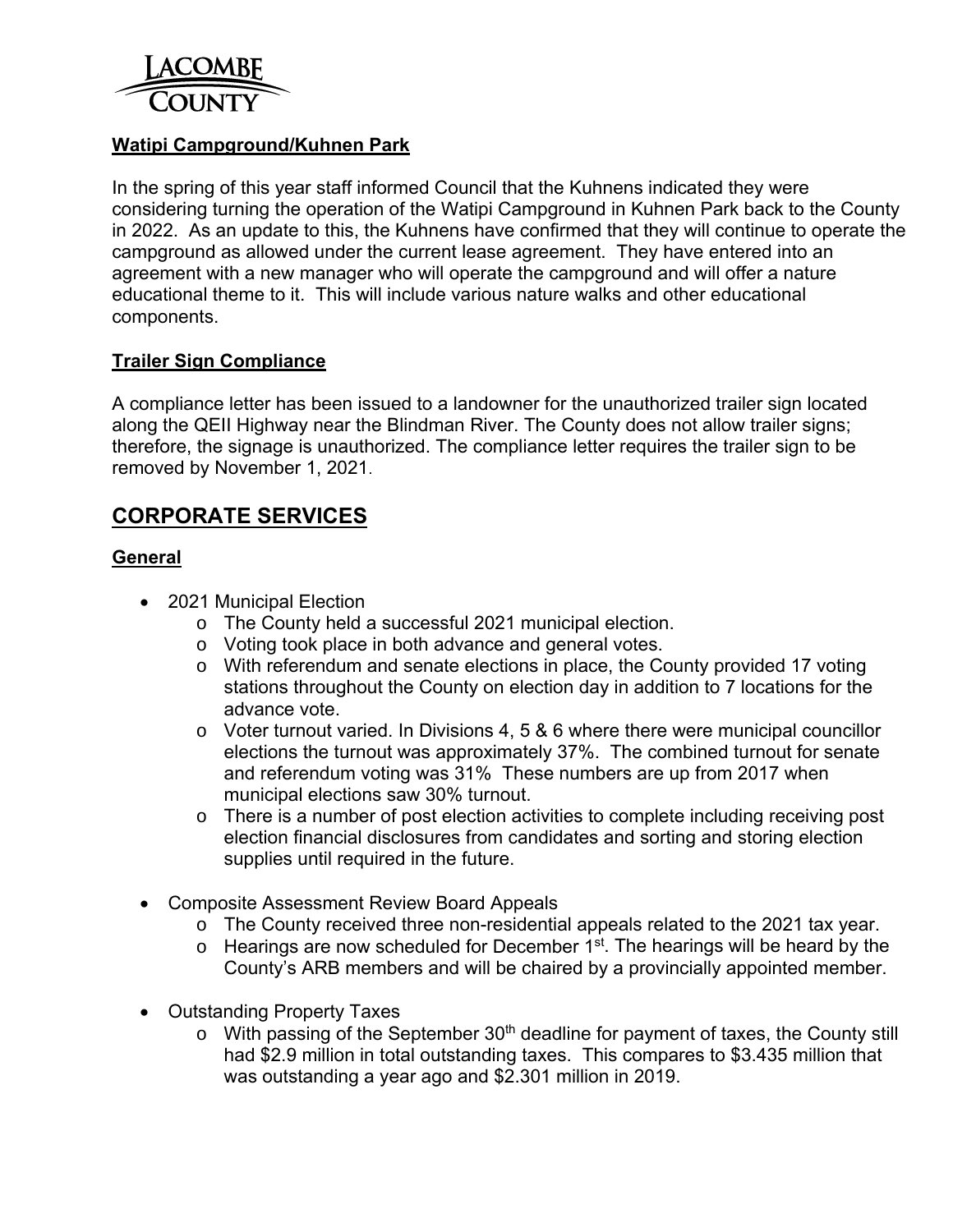

## **Assessment**

- 2022 Assessment Reinspection
	- o Sales data compilation is now complete and reinspection work also nearing completion.
	- o Staff are now working on picking up new development from 2021.
	- o Oilfield and industrial development annual inspections will commence in November.
- Designated Industrial Property Appeals
	- o The County's assessor has been seconded to the Province to assist in the current designated industrial property appeal.
	- o The Province, and the County's assessor have been working through information provided by the Complainant's tax agent.
	- o Based on information received to date, the parties are preparing for a full hearing with the Land and Property Rights Tribunal.
- Tax Sale
	- o Staff are working on developing the reserve bid prices for properties going to tax auction.
	- $\circ$  Originally 15 parcels were advertised in September. As of October 20<sup>th</sup>, 10 remain on the list with several owners working to address their outstanding taxes prior to tax auction. The tax auction is scheduled for November 19<sup>th</sup>.
- 2021 Non-Residential Assessment Appeals
	- o Staff are also preparing the Composite Assessment Review Board Appeals scheduled for December 1<sup>st</sup>.
	- o Staff are reviewing information submitted by the Complainants earlier this week.

## **Finance**

- Front Counter Staff*:* 
	- o Staff continue to input and validate civic addresses in the financial software as time permits.
	- o The deadline for property taxes was September 30th, and the staff, as always, served our customers with outstanding service.
- Pavroll
	- o Seasonal layoffs commence in some departments, keeping payroll staff busy with processing final pays and records of employment.
- Finance
	- o Budget preparation is well underway. Staff are pulling together all department budgets into one document to present to Council on December 3rd.
	- o Staff are working on preparing quarterly financial information reports for the November 10th Council meeting.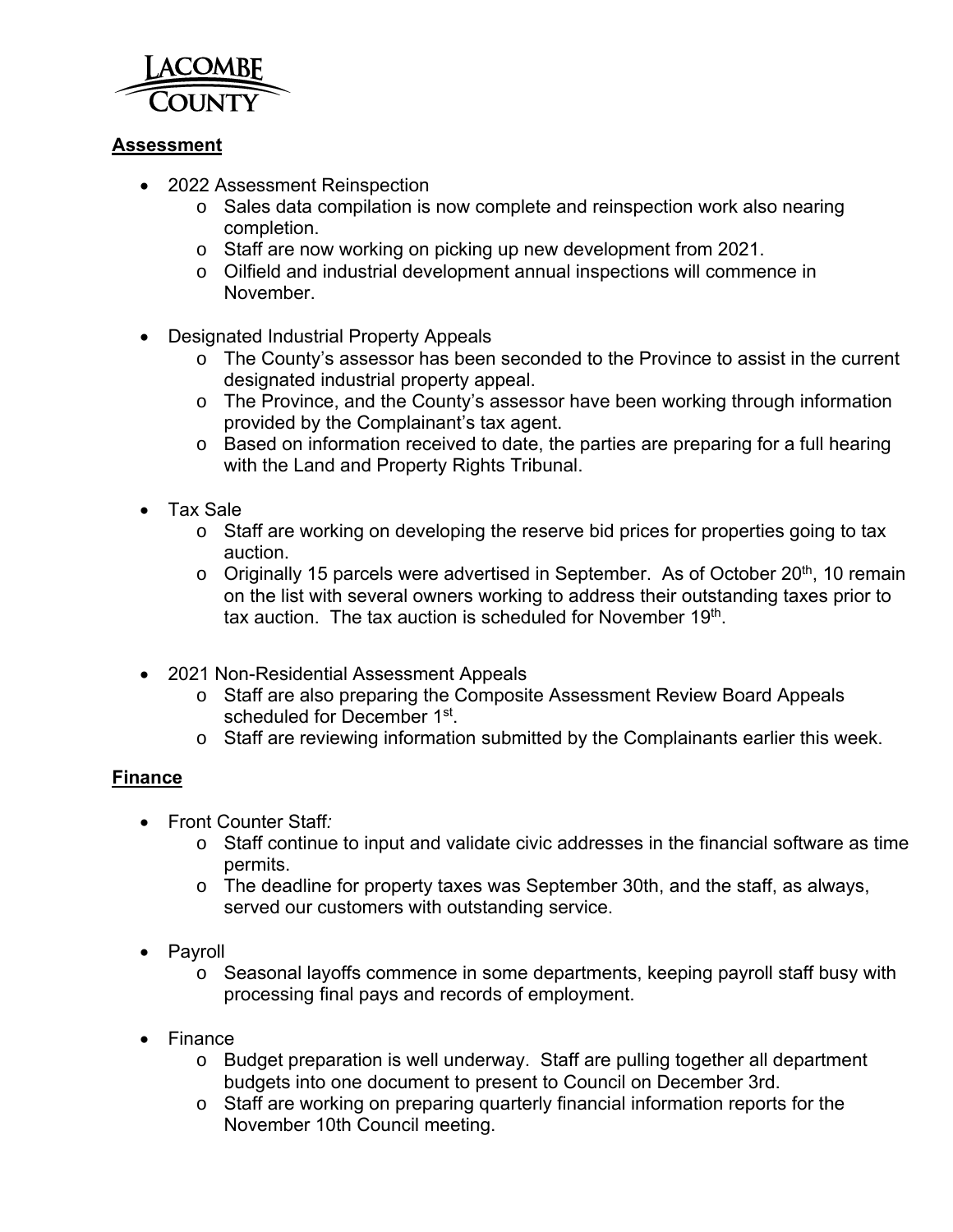

## **Information Technology**

- NextGen 9-1-1 Seminar #2
	- o IT attended the second seminar on the NextGen 9-1-1 rollout that focused on the GIS/mapping requirements for the new system as positional accuracy will be greatly enhanced.
	- $\circ$  Telus emphasized the need for municipalities to standardize the GIS data to work in the new system, something that has already been done with municipalities who have joined the Alberta Municipal Data Sharing Partnership. The County is a member of the partnership.
	- $\circ$  As a result, the municipalities in the partnership will not have to do any significant data manipulation for the data to be integrated into the NextGen 9-1-1 system.
- Firewall & Switch Replacement
	- o IT has decided to replace the County's existing SonicWall firewall with a new firewall from Fortinet that will greatly enhance the County's perimeter defence from potential cyberattacks.
	- o Through analysis of top performing firewalls in the industry in 2021, Fortinet received the highest rankings and scores on cyber protection. It is anticipated that staff will be switching over to the new firewall in early 2022.
- Cyber Security
	- o As part of the County's ongoing cyber security program, IT will be working with a 3rd party consultant to perform an independent evaluation of the County's entire cyber security program before the end of 2021.
	- o This assessment will provide an overview of the County's current security posture, an objective review of existing plans and a guide on how to improve on any deficiencies that may exist.
	- o It will also help the County develop tactical and strategic directions to further mature and strengthen the security program.

# **OPERATIONS**

### **Public Works Shop**

- Scheduled monthly services and commercial vehicle inspections are complete on heavy equipment and light/heavy duty trucks.
- The new 5500 service truck has finally arrived and is having the service body installed. The crane and compressor are installed in Penticton.
- The grader wings have been repaired and serviced and will be installed when the weather dictates.
- Work is complete on sanders and plows in preparation for the upcoming season.
- Staff are preparing and reviewing tenders for the 2022 capital equipment.
- Shop staff continue regular repairs for fire and LRWSC.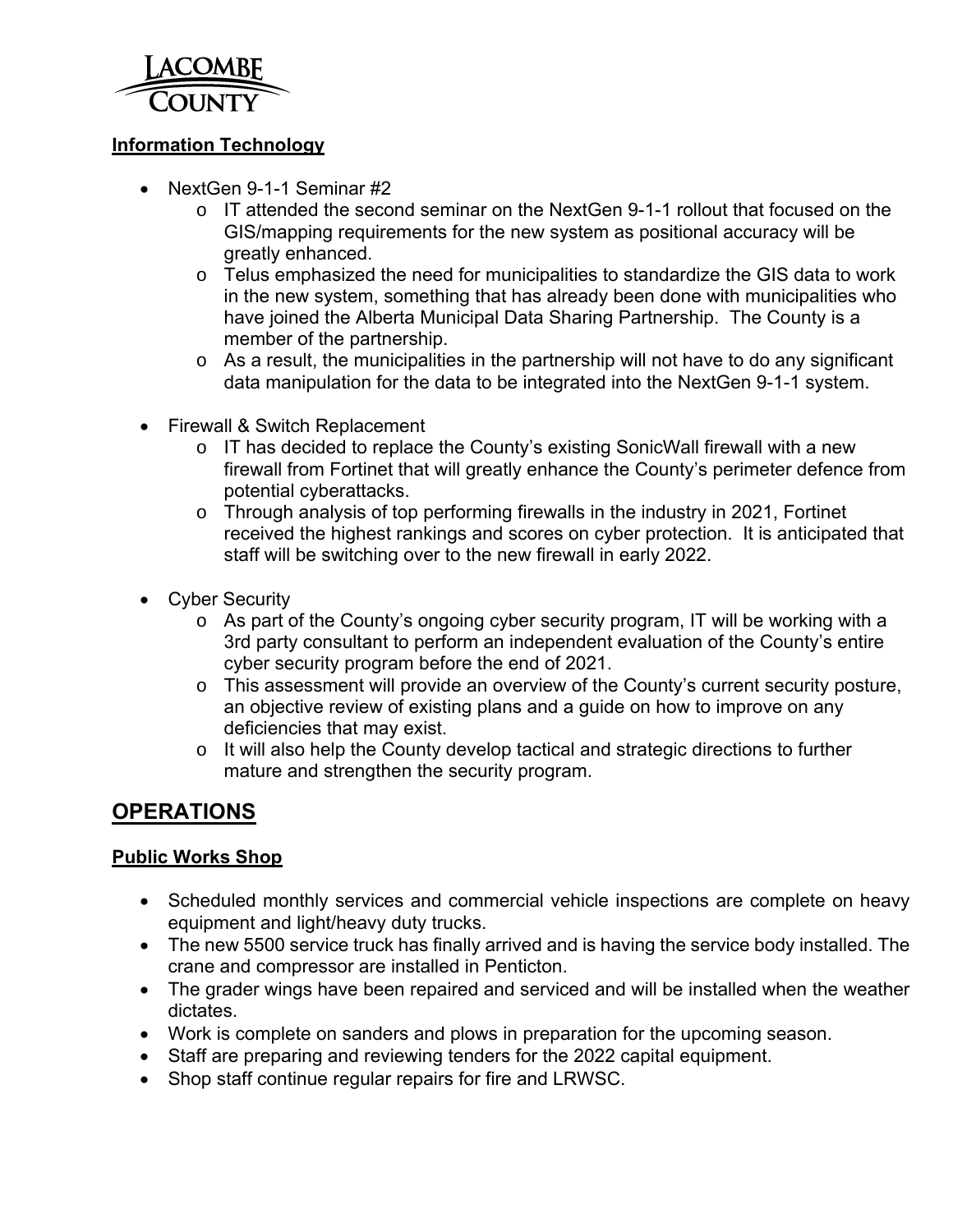

### **Maintenance Crews**

- With the completion of the gravel program, crews have started work on CCE7 (C&E Trail) and are still on track to be completed this construction year.
- The docks at Sunbreaker Cove are scheduled to be removed in the next couple weeks.
- 5,000 tonne of winter sand has been mixed and stacked in preparation for the upcoming season.
- Crews worked on Rge. Rd. 23-3A (South Alix Road). Work included narrowing it up, capping it with clay and re-graveling.
- The second application of calcium for dust control is complete.
- With the dry conditions, calls regarding washboard have increased.

## **Construction**

- Construction is complete on C2352 and C3841 (off Highway 11 near Red Deer River) with fencing to be completed.
- Construction is complete on C3926 (east of Highway 20) with fencing to be completed.
- Construction is complete on C0401 and C3951 (west of Highway 766) with fencing and reclamation yet to be completed.
- Construction on C2331 (Meston Road) is complete with fencing and reclamation to be completed.
- Construction on C4023 (Posti Road) is 50% complete.

## **Parks**

- Weekly/monthly playground inspections are complete with all sites in good repair. Annual audits are complete as well.
- Bathrooms and garbage receptacles continue to be checked and maintained weekly.
- Sandy Point is closed for the season. The washrooms will be opened back up to the public when ice fishing season opens.
- The locks at the Mirror campground bathroom have been changed so that users can no longer lock them behind them.
- The highway information signs for Mary and Cliff Soper Natural area have arrived. County staff have installed the signs located on our roads and we are waiting on Alberta Transportation to install the signs located on Highway 2A.
- Staff are preparing an update to the paid parking systems for a future Committee of the whole meeting.

## **Health and Safety**

- Monthly safety meetings were held for all Operations staff. Future safety meetings are now virtual in light of tighter restrictions.
- 2021 OH&S legislation changes have been deferred from September 1. The latest from the Government is the changes are expected to be released later in the year.
- Action items identified in the 2021 COR Audit has been ongoing and continues into the fall with 7 of the 12 completed to date.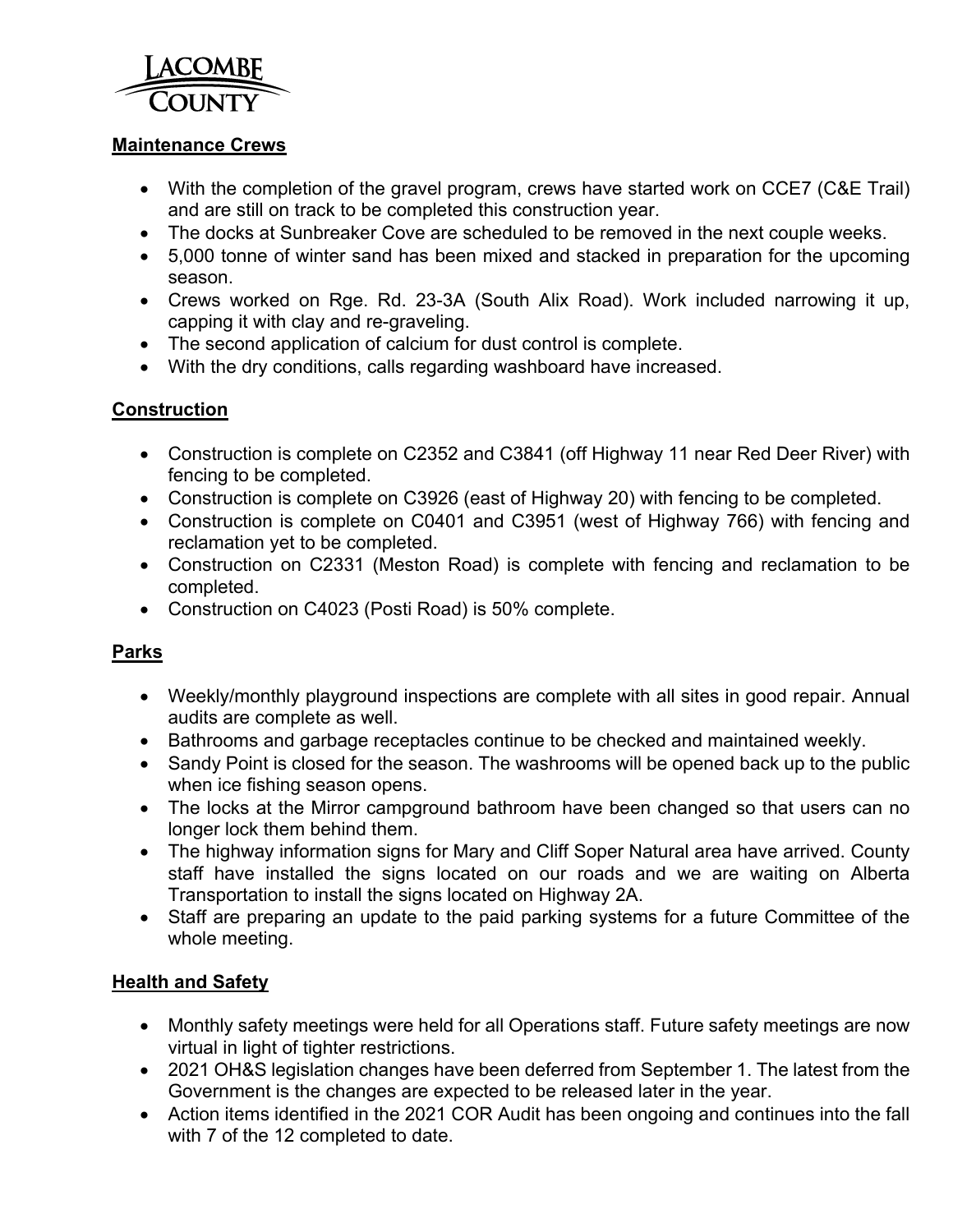

- The third quarter inspection of County building sites is complete, and a report is being prepared for Administration's review.
- Many training sessions have been scheduled and completed as well as catching up on items that were postponed due to COVID. These include WHMIS, first aid and defensive driving.

### **Additional Information**

- Bridge files 1477 (Renn Mill Road), 9405 (Meston Road) and 13454 (South Bentley) are complete.
- Bridge files 214 (Jaffrey) and 1436 (Rainy Creek) should be complete by the end of October.
- All 2021 paving projects are complete.
- We are still waiting on Can-Traffic to be working in the area to perform adjustments on the traffic lights at the entrance to the Aspelund Industrial Park.
- CP has indicated the crossing work on Range Road 27-4 is being performed by a thirdparty. CP further indicated this work is still a priority for 2021.
- We are still working with CP for them to complete their portion of the work to remove stop signs on Twp. Rd. 39-0. Speed reduction signs have been posted. This is an ongoing issue as the railway is being very nitpicky on brushing. There has been a lack of response this month however we will continue to follow up.
- Staff have been reviewing many plans as they relate to development which include Lincoln Ranch, Wilsons Beach Estates, Sandy Point 3B and campground expansion, and Eagle Builders FAC storm pond.

# **COMMUNITY SERVICES**

### **AGRICULTURE**

The Roadside Spraying Program and the Roadside Mowing Program have completed annual operations.

Clubroot of Canola Inspections are completed for the 2021 growing season. Forty-five fields were inspected with six fields confirmed for the presence of Clubroot of Canola. Two fields had previously been identified for the presence of Clubroot and four fields were identified as new infestations.

One Clubroot of Canola sample was submitted to the U of A for variant testing as requested by the landowner.

Lacombe County participates annually in a provincial Canola pest survey on behalf of Alberta Agriculture. Alberta Agriculture uses this information to create provincial distribution maps and identify areas for future research. Six fields were surveyed and samples were submitted for the presence of Clubroot, Blackleg, Sclerotinia, Verticillium, and Asters Yellow.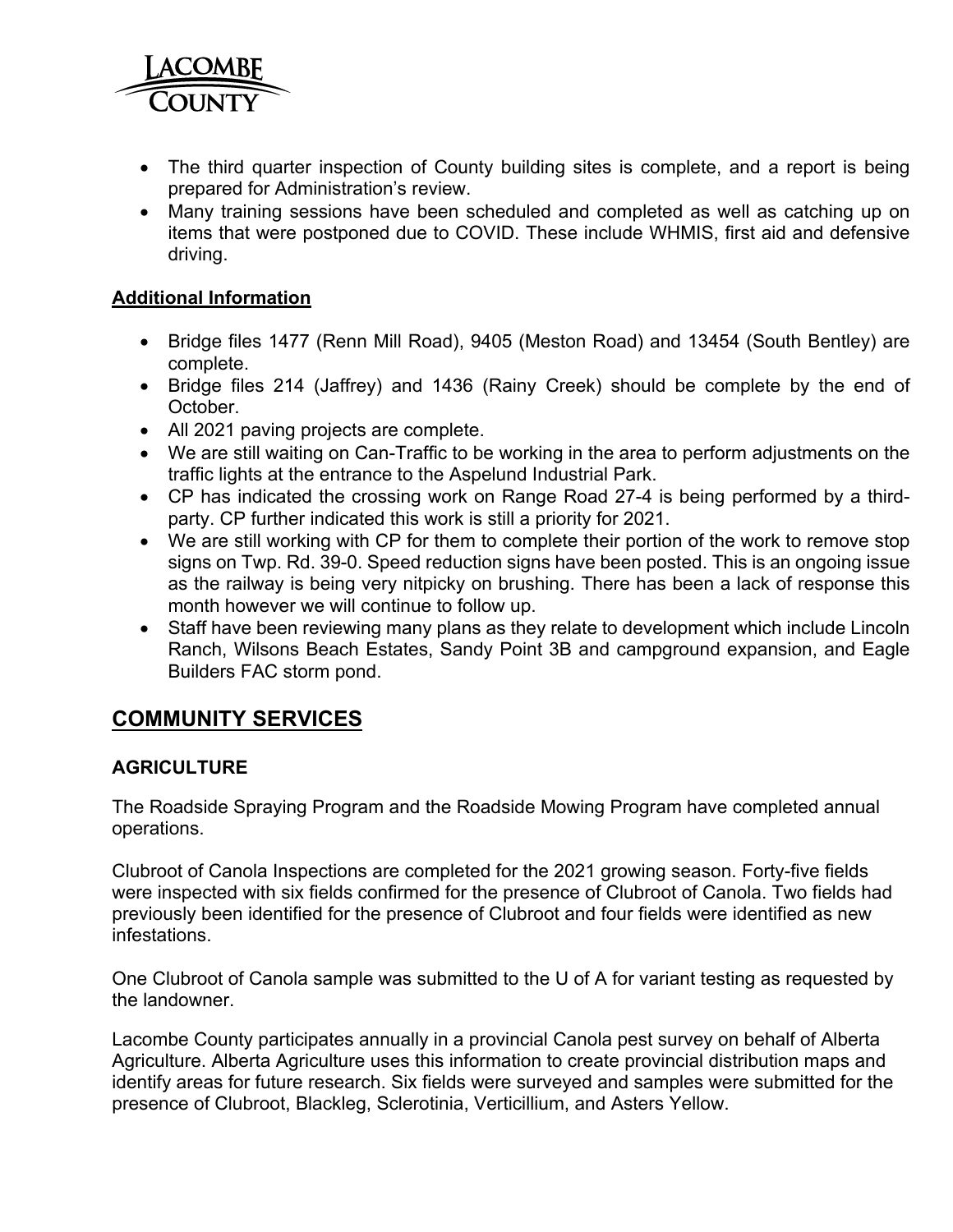

Lacombe County, Red Deer County, and the MacDougall Wealth Management Group are partnering to host a webinar on "Securing your Farm and Future" in January 2022. The workshop will entail different facets and processes involved with farm succession planning.

### **ENVIRONMENT**

A field assessment was completed on the Crooker Wetland, as required by the County's Water Act Approval with Alberta Environment and Parks. The County was required to monitor the Crooker Wetland for five years with 2021 being the final year. The wetland continues to progress towards a fully functioning wetland ecosystem.

Wetland assessments for the 2022 Road Construction season are currently being completed, as part of the Water Act Approval process for the disturbance of wetlands.

The Environmental Stewardship Award recipient was selected by a committee made up of the Environmental Coordinator, Councilor Dana Kreil, and the Ellis Bird Farm Site Manager and Biologist, Sandy Van Dijk.

### **CPO SERVICES**

#### **September**

| Occurrence       | Road Use Agreements      | Community    | Lacombe                 | Communities             |  |
|------------------|--------------------------|--------------|-------------------------|-------------------------|--|
| Reports          |                          | <b>Hours</b> | County                  |                         |  |
|                  | <b>Travis MJ Permits</b> | Required     | <b>Citations Issued</b> | <b>Citations Issued</b> |  |
| County 17        | 203                      | 98           | 46                      | 5                       |  |
|                  | Planning &               | Community    | Written                 | Written<br>Warnings     |  |
| Comm.13          | Development              | <b>Hours</b> | Warnings                |                         |  |
|                  | <b>Occurrences</b>       | Completed    | 31                      | 13                      |  |
| SRO <sub>5</sub> |                          | 59.5         |                         |                         |  |

### **PEACE OFFICER HIGHLIGHTS**

September brought with it a new school year, and our SRO is back engaging with students, teachers, and staff. On September 7<sup>th</sup>, CPO Services met with Wolf Creek Public Schools to discuss back to school for the 2021/22 school year. Our SRO has been training school crossing guards through the patroller program and has attended and engaged students in events like the Terry Fox Pancake Breakfast.

With summer winding down, so has the use of the Sandypoint and Sunbreaker Cove recreation areas. Peace Officers have been conducting regular weekend patrols since May and have encountered a variety of issues during this time including impaired driving, dog attacks, and the illegal operation of golf carts on County roadways.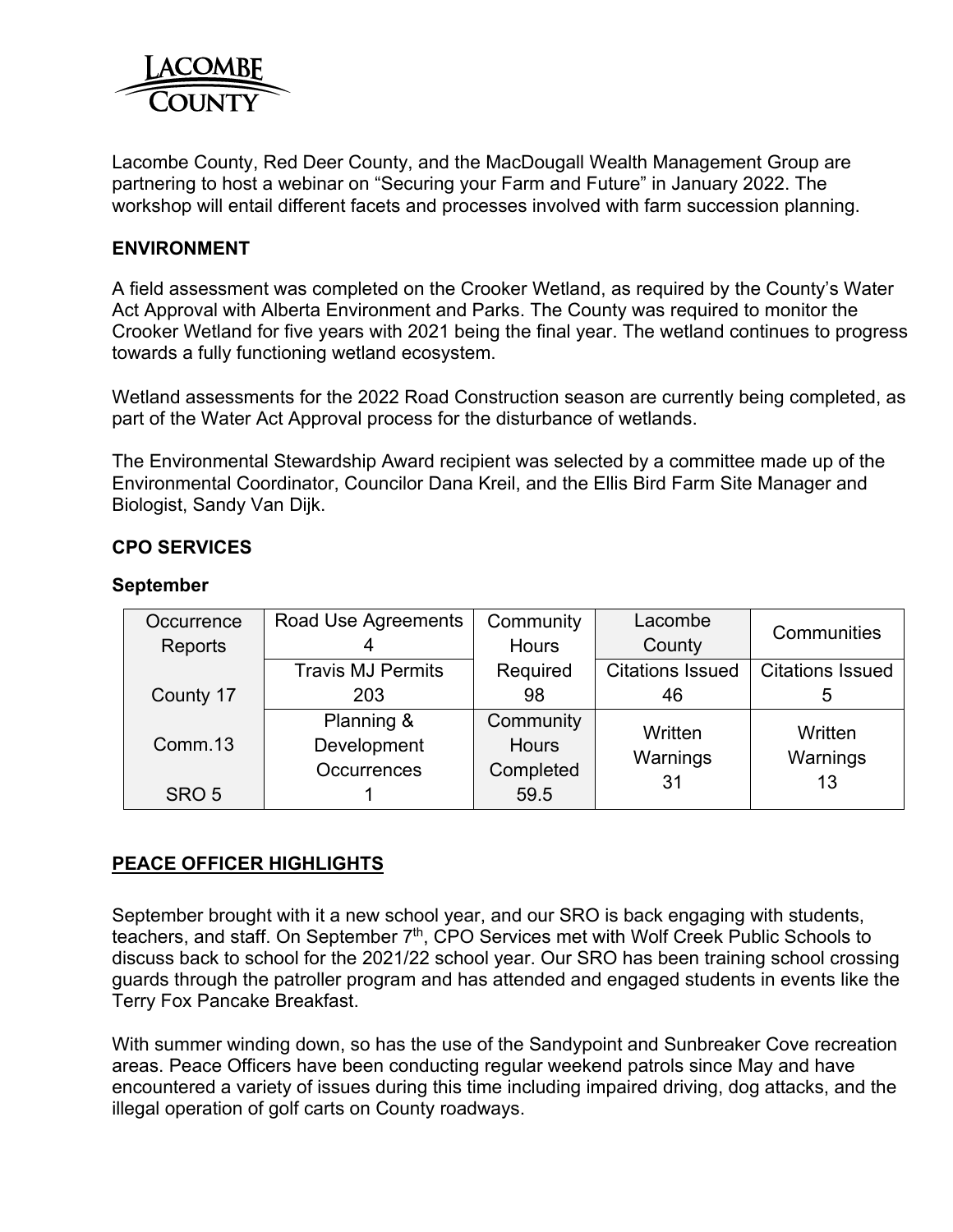

The majority of complaints this month were concerning speed. Rosedale Valley underwent a posted speed limit change and several patrols were conducted, including the placement of one of our radar speed signs. Other areas of concern noted were Range Road 26-2, between Milton Road and JJ Collett, and Freedom Road near Joffre.

## **FIRE**

## **Incidents**

| <b>ALIX</b>              |        | <b>BENTLEY</b>       |                          | <b>BLACKFALDS</b>             | <b>CLIVE</b>        |        | <b>ECKVILLE</b>                |        | <b>LACOMBE</b>       |        | <b>TOTAL</b>   |        |
|--------------------------|--------|----------------------|--------------------------|-------------------------------|---------------------|--------|--------------------------------|--------|----------------------|--------|----------------|--------|
| Village                  | County | Town                 | County                   | County                        | Village             | County | Town                           | County | City                 | County | Muni           | County |
| 10                       | 4      | $\overline{2}$       | 5                        |                               | $\Omega$            | 1      | 3                              | 3      | 19                   | 5      | 34             | 19     |
| 14                       |        |                      | $\overline{7}$           |                               | 1                   |        | 6                              |        | 24                   |        | 53             |        |
| Largest Type             |        |                      | Largest Type             | Largest Type                  | Largest Type        |        | Largest Type                   |        | Largest Type         |        | Largest Type   |        |
| <b>EMS Assist</b>        |        |                      | <b>Vehicle Collision</b> | <b>Vehicle Collision</b>      | <b>Vehicle Fire</b> |        | <b>EMS Assist</b>              |        | Alarms Ringing       |        | Alarms Ringing |        |
|                          |        |                      |                          |                               |                     |        |                                |        |                      |        |                |        |
| <b>Fire Permits</b>      |        | <b>Current Month</b> |                          | 54                            |                     |        | <b>Fireworks Permit</b>        |        | <b>Current Month</b> |        | 2              |        |
|                          |        | Year to Date         |                          | 1076                          |                     |        |                                |        | Year to Date         |        | 28             |        |
|                          |        |                      |                          |                               |                     |        |                                |        |                      |        |                |        |
| Monthly Invoice<br>Total |        | $\overline{7}$       |                          | New Policy<br><b>Invoices</b> | 4                   |        | <b>Total Invoice</b><br>Amount |        | \$26,930.00          |        |                |        |
|                          |        |                      |                          |                               |                     |        |                                |        |                      |        |                |        |

## **Activities**

September was a slower than normal month with only 19 calls in the County, compared to 40 in August and 61 in July. There is no one reason for this as call volumes were low in all districts. There was one significant structure fire in the Town of Bentley which had responders from Bentley and Lacombe on-site to get the blaze under control. While the initial structure was lost, both neighboring properties were threatened and saved by crews on the scene. the Reeve be directed to call a special Council meeting for the purpose of participating in a joint meeting with the City of Lacombe and LAPA on December 1, 2021 from 9:00 a.m. to 10:30 p.m. at the Lacombe Memorial Centre to discuss Phase Two of LAPA's Track and Field Expansion Project. This is a testament to the thorough training programs across the County.

### **EMERGENCY MANAGEMENT ACTIVITIES**

The details of the draft LREMP Emergency Social Services plan were presented to the LREMP Advisory group in September, this concludes a significant portion of work that Lacombe County staff had been assisting with and allows for the document to move into its final stages of completion.